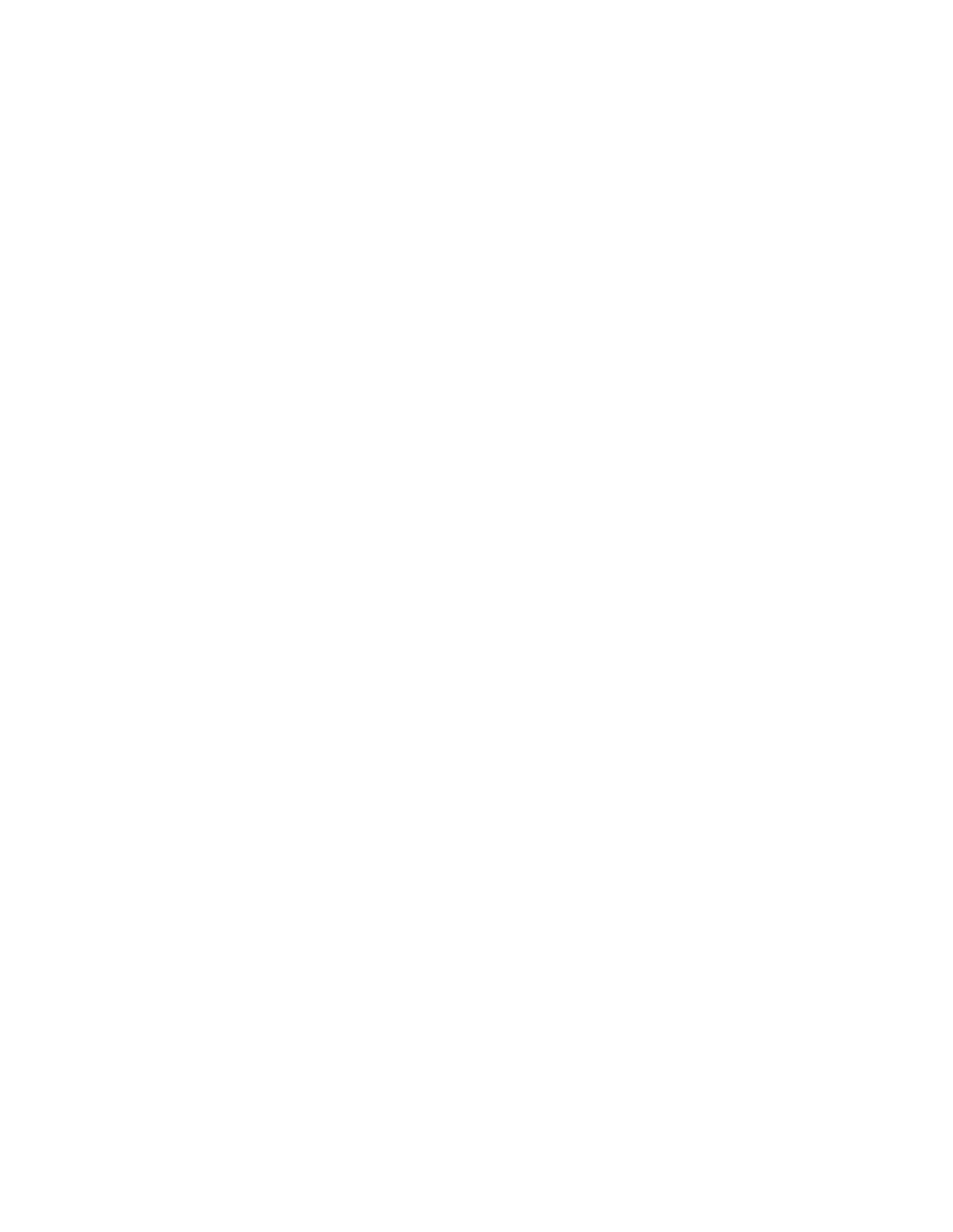#### In this bulletin:

| Single-Phase (1PH) Chopper SA - MAX40, MAX40cs, HT40C  2 |  |
|----------------------------------------------------------|--|
| Three-Phase (3PH) Chopper SA - MAX40, MAX40cs, HT40C  2  |  |
|                                                          |  |
|                                                          |  |
|                                                          |  |
|                                                          |  |
|                                                          |  |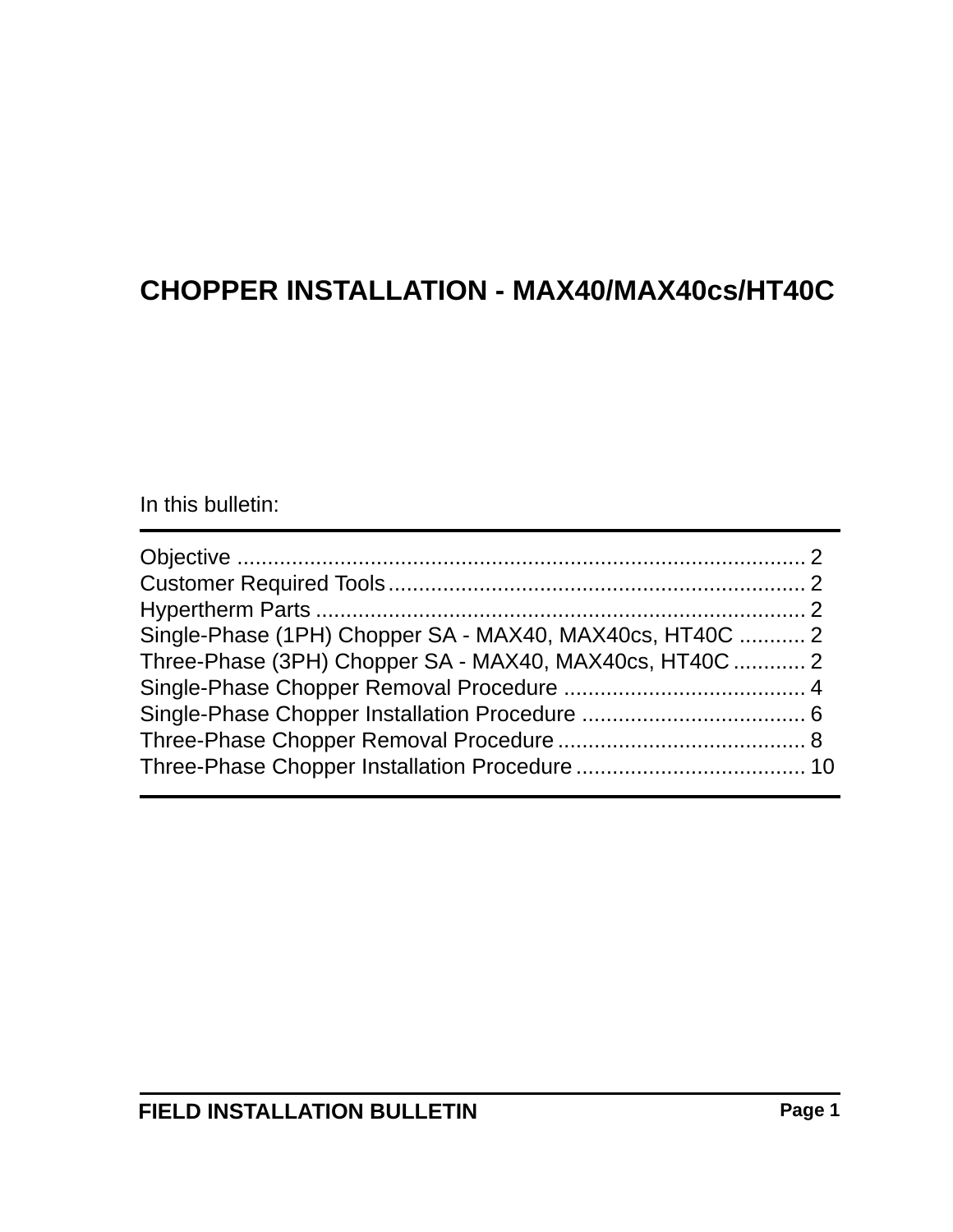#### **Objective**

The objective of this field installation bulletin is to provide instruction for replacing the #041106 EWS chopper module with the #029631 CH50 chopper module. The procedures presented in this bulletin are applicable for the MAX40, MAX40cs, and the HT40C.

#### **Customer Required Tools**

- Regular and Phillips-head screwdrivers
- Vise grips
- Adjustable wrench

#### **Hypertherm Parts**

The format to list and call out Hypertherm parts is as follows:

| Part No. | <b>Description</b>                                                                                                  |
|----------|---------------------------------------------------------------------------------------------------------------------|
| XXXXXX   | Bold heading indicates parent item or kit containing one or more items.                                             |
| XXXXXX   | Indented item in normal type indicates a part                                                                       |
|          | contained under the parent item or kit.                                                                             |
| XXXXXX   | Indented bold heading indicates a subassembly under the parent<br>item or kit that also contains one or more items. |

#### **Single-Phase (1PH) Chopper SA - MAX40, MAX40cs, HT40C**

| Part No. | <b>Description</b>            | Qty. |
|----------|-------------------------------|------|
| 128087   | CH SA 1PH MAX40 40CS HT40C    | 1    |
| 004554   | CH50 Stand-off #10-32 X 3.625 | 4    |
| 023571   | Jumper CH50 (HT40c & MAX40)   | 1    |
| 075094   | M/S:10-32 X 5/8 PH Pan        | 4    |
| 029676   | CHP SA:MAX40/CS/HT40C 1PH     | 1    |
| 801580   | FSB:CH50 Replacement          |      |

#### **Three-Phase (3PH) Chopper SA - MAX40, MAX40cs, HT40C**

| Part No. | <b>Description</b>            | Qty. |
|----------|-------------------------------|------|
| 128100   | CH SA 3PH MAX40 40CS HT40C    | 1    |
| 004554   | CH50 Stand-off #10-32 X 3.625 | 4    |
| 023571   | Jumper CH50 (HT40c & MAX40)   | 1    |
| 075094   | M/S:10-32 X 5/8 PH Pan        | 4    |
| 029678   | CHP SA:MAX40/CS/HT40C 3PH     | 1    |
| 801580   | FSB:CH50 Replacement          |      |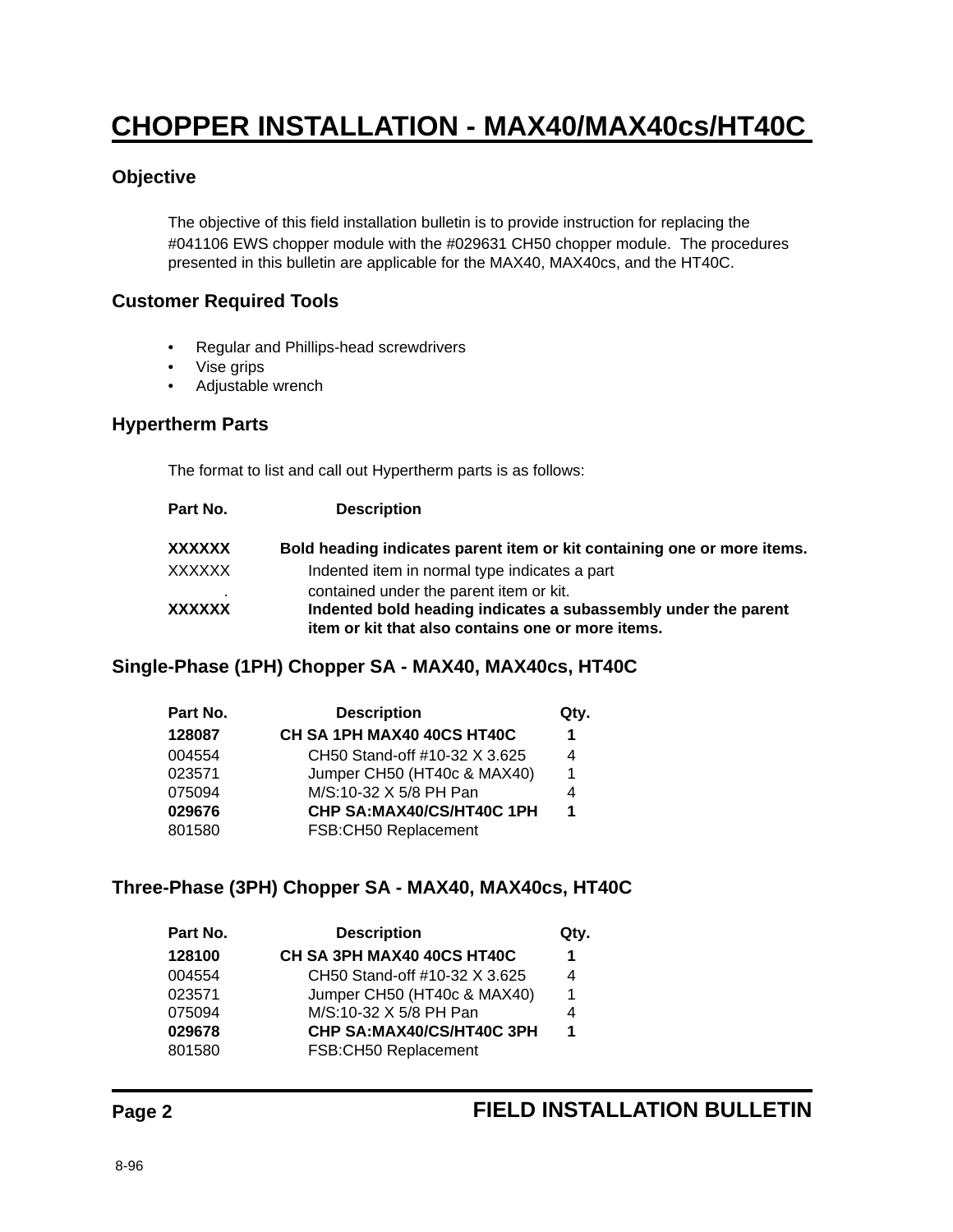

#### **WARNING!**



**Extremely dangerous voltages are present in the MAX40, MAX40cs, and HT40C power supplies. Be certain that all power to the power supply is disconnected before attempting any field installation work as described below.**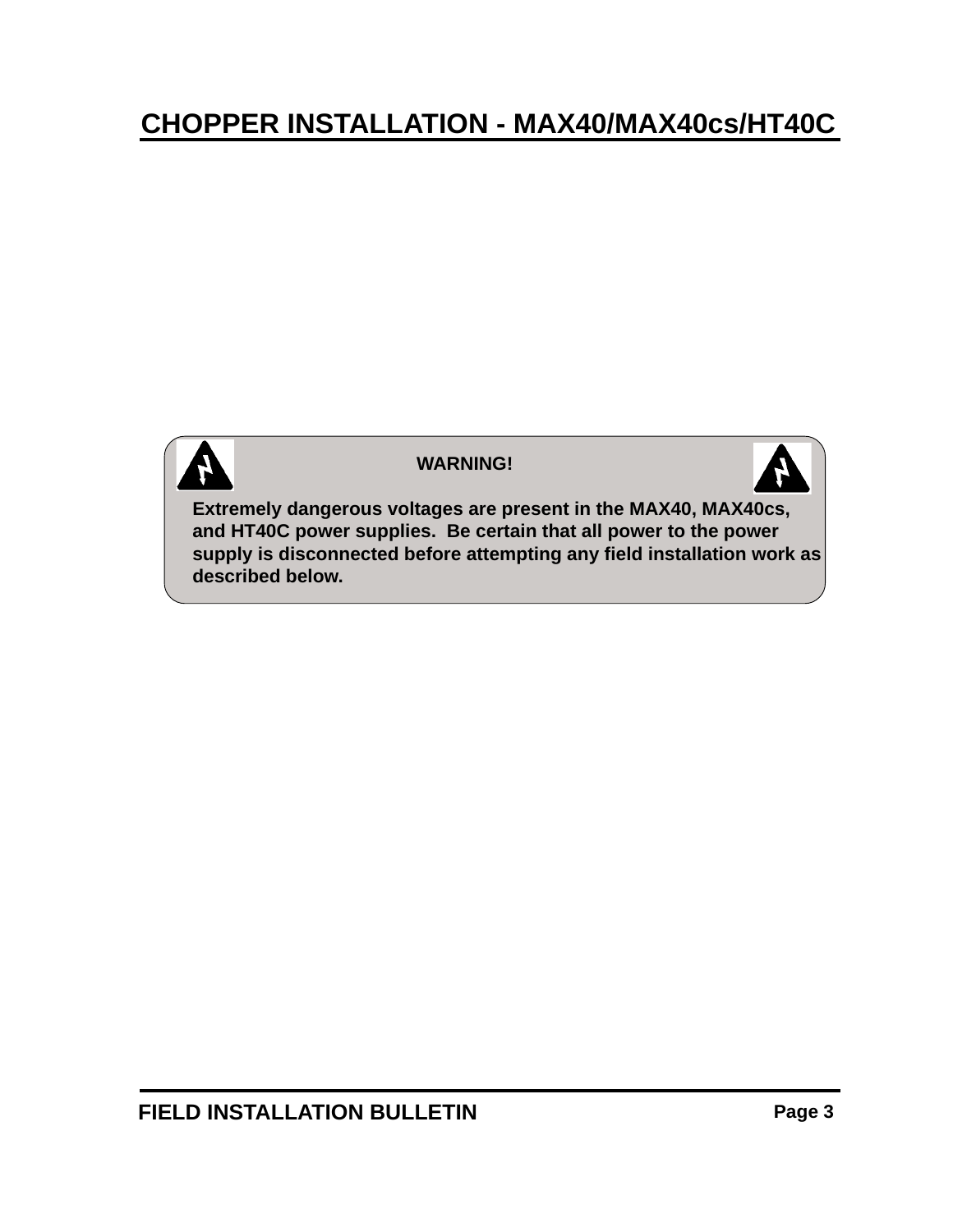#### **Single-Phase Chopper Removal Procedure**

To remove the #041106 EWS chopper and install the #029676 CH50 chopper assembly, refer to Figures 1, 2 and 3 and proceed as follows:

- 1. Turn off main power to power supply.
- 2. Remove the seven screws from the front panel cover, and remove the front panel to expose the #041106 EWS chopper assembly.
- 3. Remove the cables marked **AD** and **BC** on the large transformer (T2) located on the base of the power supply. See Figure 1 below for location of terminal connections for **AD** and **BC** on the single-phase transformer.



**Figure 1 Single-phase transformer**

- 4. Unplug the 12-pin connector from the top of the chopper module.
- 5. Unscrew and remove cables marked **48, 49, 39** from the chopper module.
- 6. From the three large capacitors, unscrew and remove the  $1.5K\Omega$  resistor and wires that are attached to the resistor.
- 7. Unscrew and remove the long bar labeled **+48** that attaches the chopper module to the top capacitor.
- 8. Unscrew and remove the short copper bar that attaches the chopper module to the top capacitor.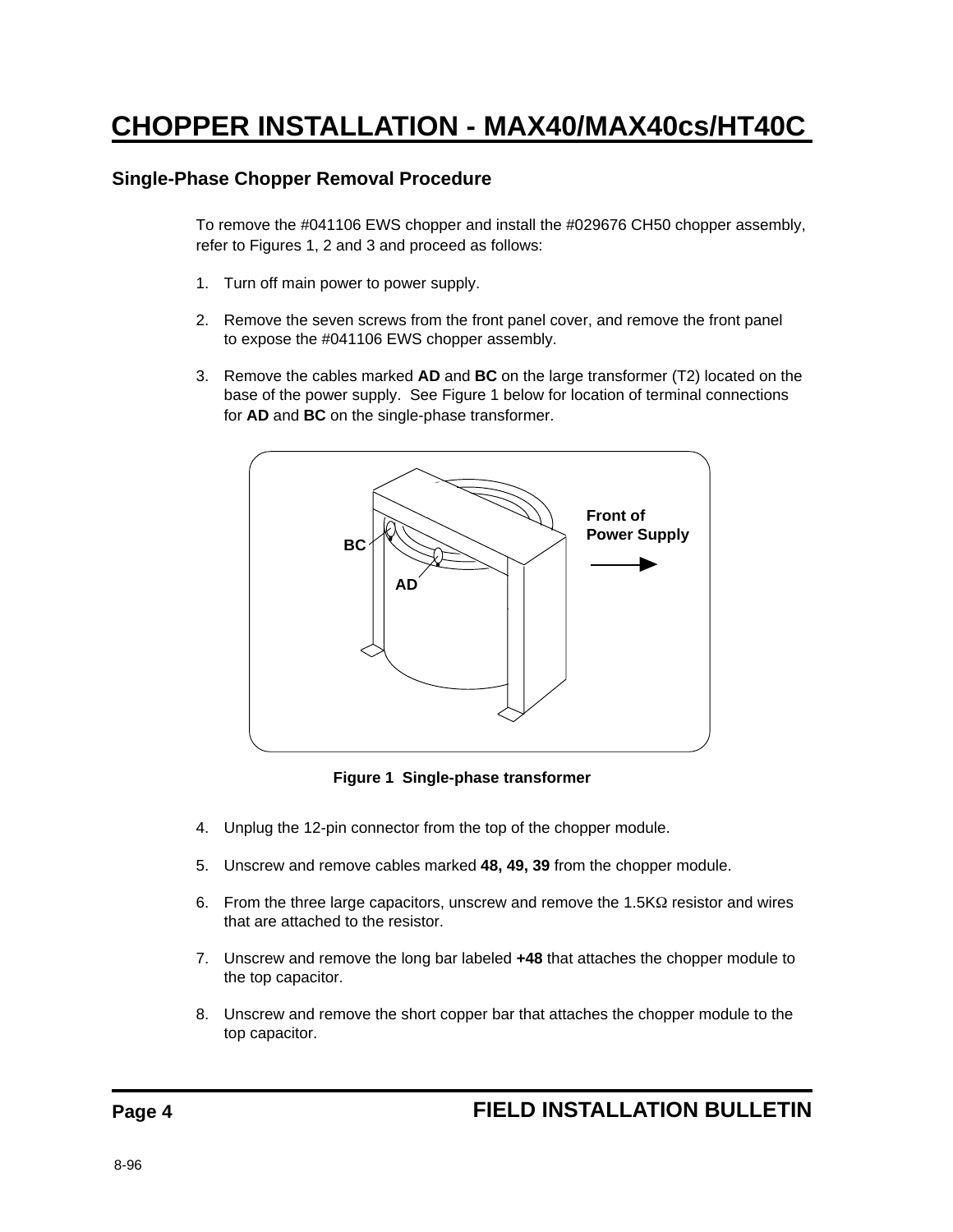

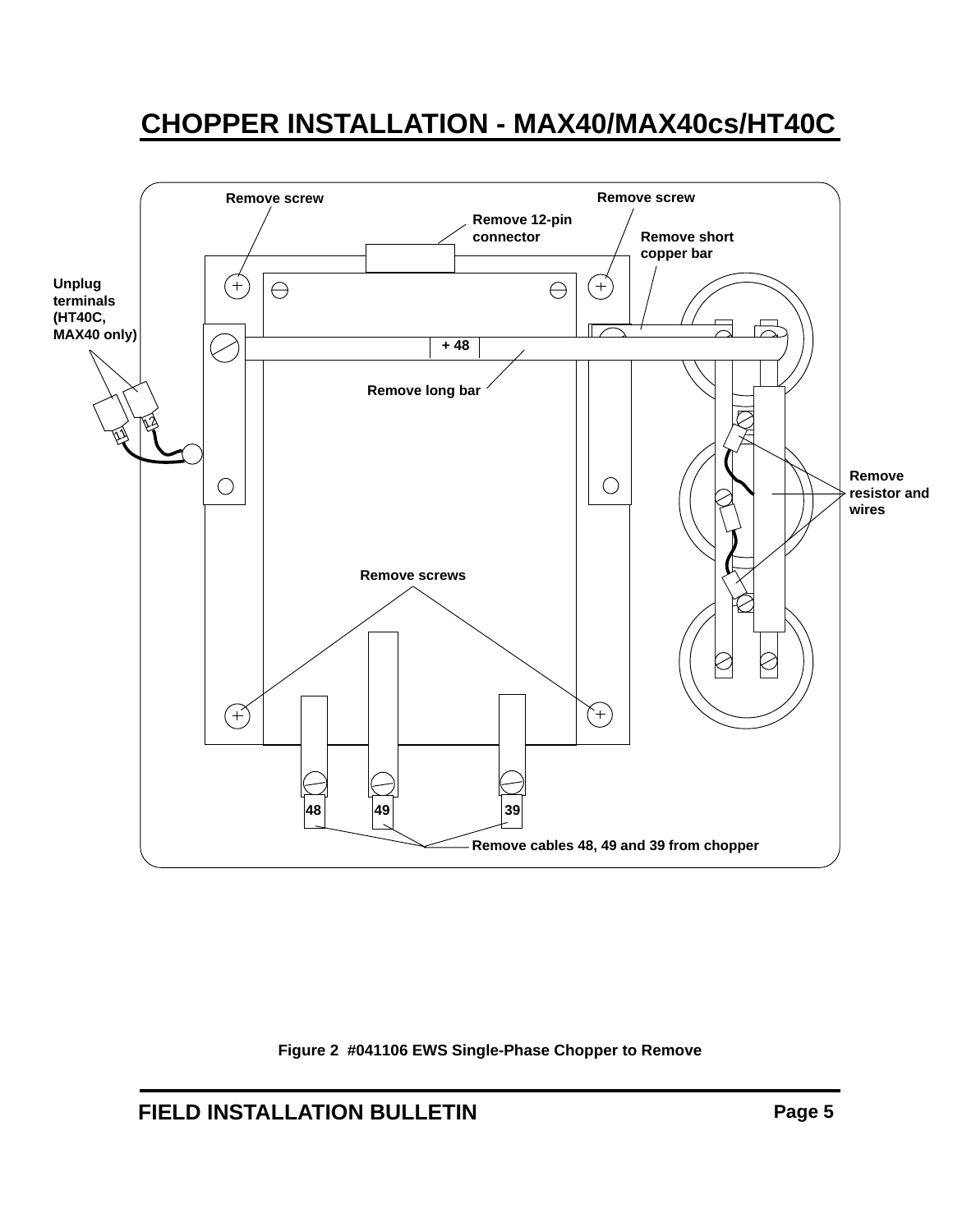- 9. On the HT40C and MAX40, unplug mating terminals marked **11** and **12** from the sensor that is attached to the chopper frame.
- 10. Remove the four screws (or nuts) that secure the chopper module to the power supply frame, and remove the chopper module.
- 11. Unscrew the four standoffs that held the chopper to the power supply frame.

#### **Single-Phase Chopper Installation Procedure**

- 1. Take the four 3  $\frac{5}{8}$ " standoffs that came with the kit, and attach them to the power supply frame in the same locations where the original four standoffs were.
- 2. Mount and secure the #029676 CH50 chopper assembly to the standoffs using the four 10-32 machine screws that came with the kit.
- 3. Attach the 12-pin connector to the top of the chopper module. Be certain that the connector is properly mated with the pins on the module.
- 4. Attach the long wires from the chopper labeled  $\boxed{1}$  and  $\boxed{2}$  to the large transformer (T2) as follows (Refer to Figure 1):
	- Attach  $\boxed{1}$  to where **AD** was attached (terminal closest to front of power supply).
	- Attach **2** to where **BC** was attached (terminal farthest from front of power supply).
- 5. Attach the cables labeled **48**, **49**, and **39** to the chopper as follows (Refer to Figure 3):
	- **39** attaches to the screw terminal labeled **OUT**.
	- **49** attaches to the screw terminal labeled **CAPS**.
	- **48** attaches to the screw terminal labeled **+ CAPS**.
- 6. On the HT40C and the MAX40, jumper terminals **11** and **12** together with the supplied jumper wire (# 023571).
- 7. Replace and secure the power supply cover.

Installation of the single-phase chopper module is now complete.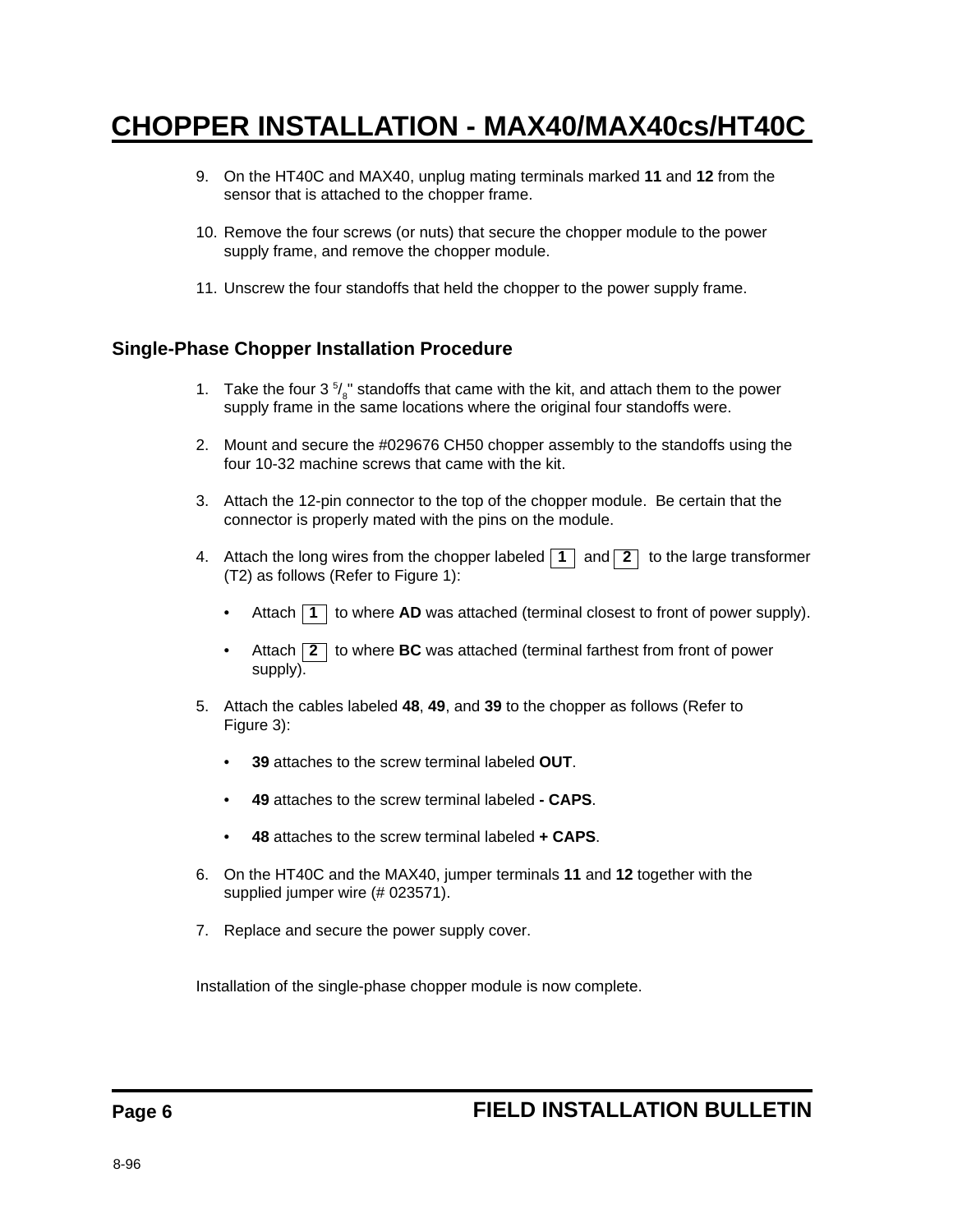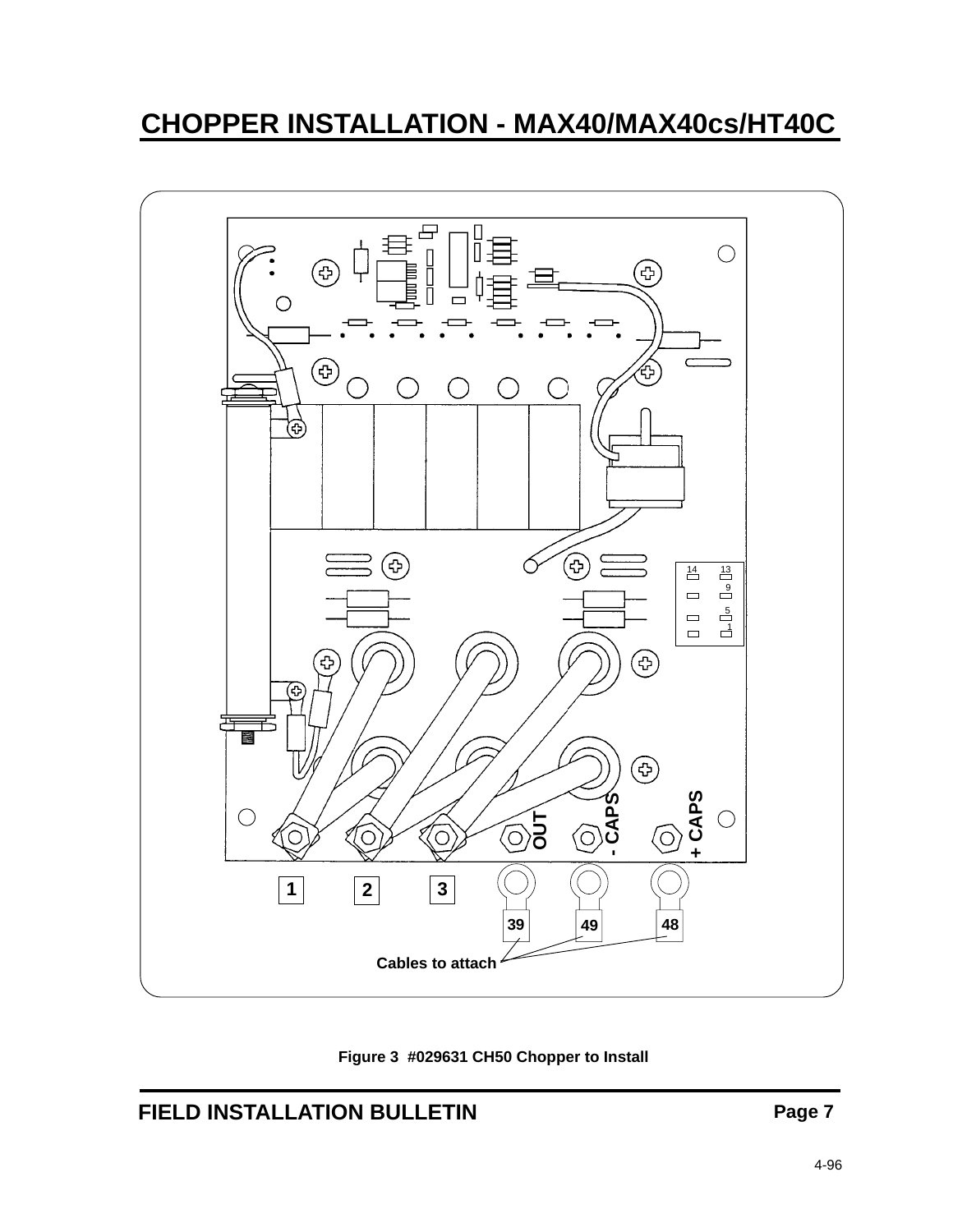#### **Three-Phase Chopper Removal Procedure**

To remove the #041106 EWS chopper and install the #029678 CH50 chopper assembly, refer to Figures 3, 4 and 5 and proceed as follows:

- 1. Turn off main power to power supply.
- 2. Remove the seven screws from the front panel cover, and remove the front panel to expose the #041106 EWS chopper assembly.
- 3. Remove the cables marked **1,2 3,4** and **5,6** on the large transformer (T2) located on the base of the power supply. See Figure 4 below for location of terminal connections for **1,2 3,4** and **5,6** on the three-phase transformer.



**Figure 4 Front View of Three-Phase Transformer**

- 4. Unplug the 12-pin connector from the top of the chopper module.
- 5. Unscrew and remove cables marked **48, 49, 39** from the chopper module.
- 6. Unscrew and remove the long bar labeled **+48** that attaches the chopper module to the large capacitor.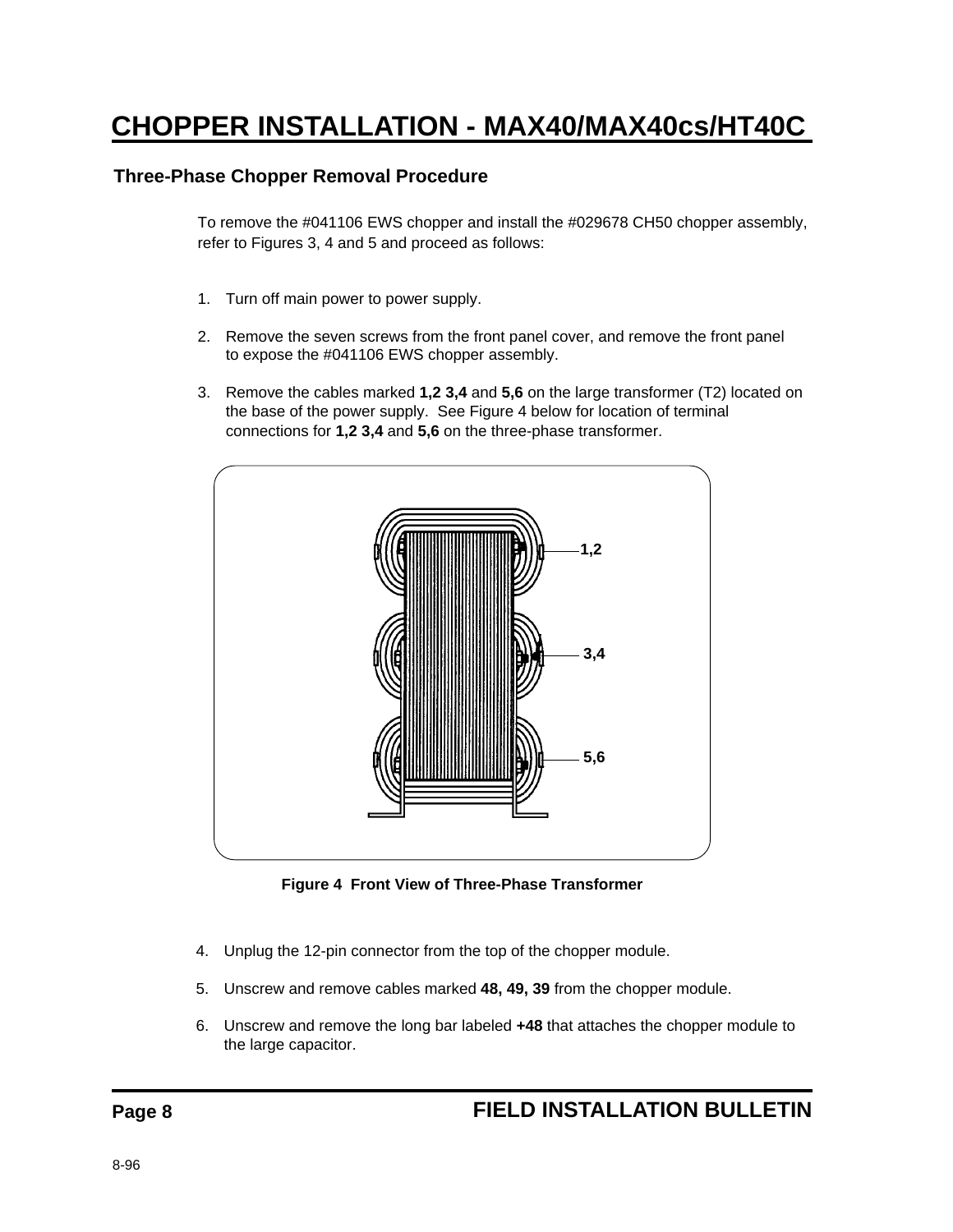

**Figure 5 #041106 EWS Three-Phase Chopper to Remove**